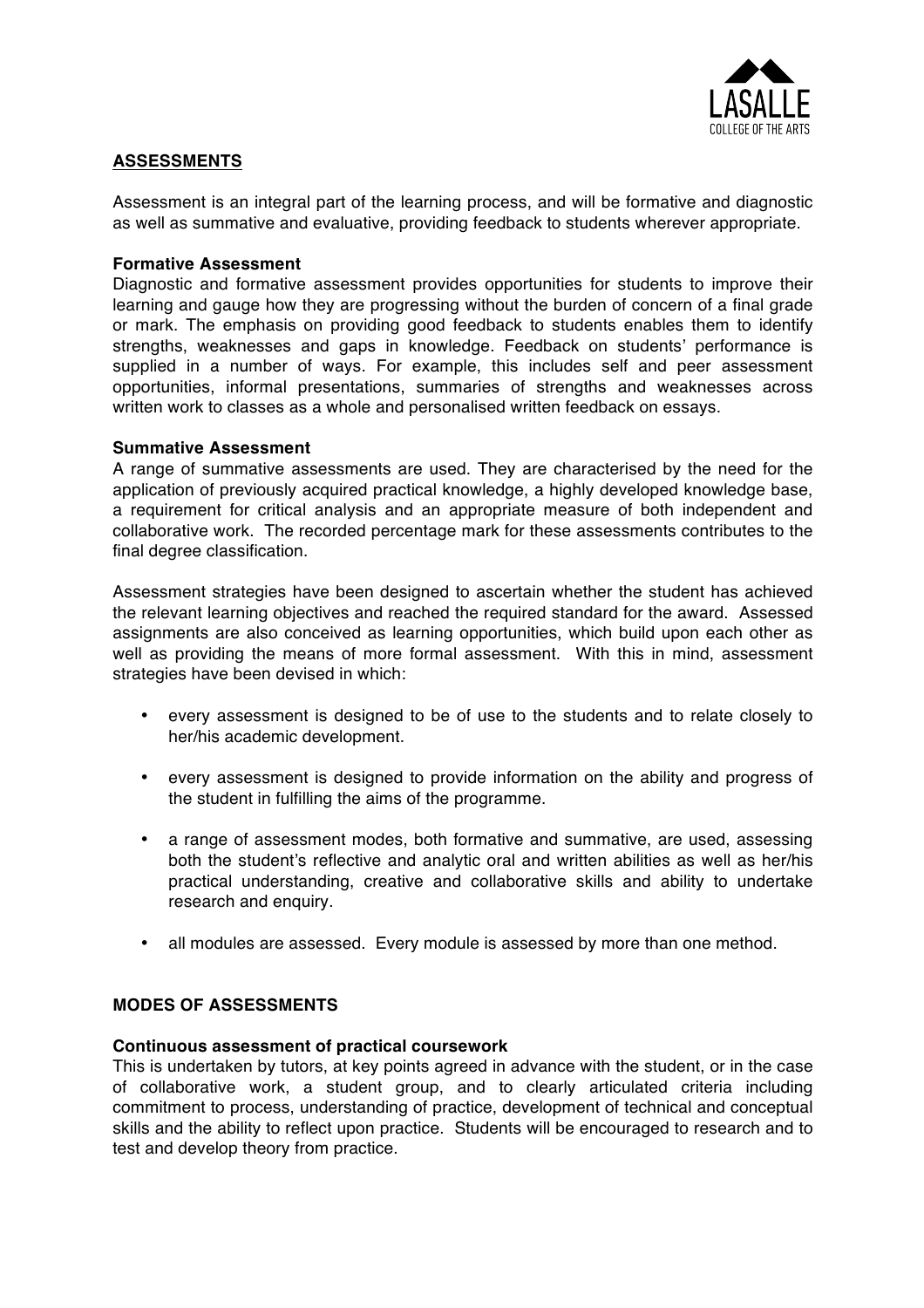

## **Logbook / Reflective Journal / E-Journal**

A number of modules require students to keep a series of logbooks, reflective journals or ejournals, which will build into a record of their project, performance and production work. Each logbook, reflective journals or e-journal will be an important record of independently specific experiences and discoveries and may draw upon the reflections of the previous logbook. In this way, the student learns to critically reflect upon and articulate their own knowledge, experience and process and uses an aspect of qualitative research practice in order to do this. Students will be expected to use a range of appropriate means of recording the critical evaluation of and reflection on the work. In addition the range might include written, visual and audio media.

### **Research Portfolio**

A portfolio may contain written material such as objective descriptions, constructive evaluations, copies of seminar reports and examples of written material together with visual and aural material, design work, video and photographic records that demonstrate the ability of the student to appropriately research their chosen area.

### **Written Assignments and Essays**

A range of written assignments is set in Levels One and Two. Students will develop their skills of analysis and comparative study, their ability to research, develop and test ideas and their ability to communicate effectively in writing. In Level Three students will use these skills in a major research project. All submission proposals must be negotiated and agreed with the supervising tutor.

#### **Seminar Presentation**

The student will use the seminar framework to explore discursively, with practical demonstration and audio visual support, a particular subject with their peer group. In this way students will develop the ability to research, analyse and communicate ideas.

#### **Practical Presentation**

Certain modules will require students to prepare presentations to a peer audience in order to share the findings of specific areas of research and/or to demonstrate aspects of their work. Students will be encouraged to use a wide range of presentational media and techniques in such presentations.

#### **Quiz**

Quizzes will reinforce and emphasize key learning points that have been made during the semester. At the discretion of the lecturer, a quiz may also include a few questions based on the required reading for that particular course. A Quiz for a theory class, for example, may include some questions that require students to view a few clips screened at the time of the quiz so that students can provide a short answer based on the clips shown.

## **Collaborative Projects (Group Work)**

The creative industries often require people to be able to work together in teams as projects are developed and managed. This programme requires students to participate in groups for the learning of content and as a generic skill. Students are assessed in two ways:

- participation in the group and process of the group
- content covered in the group project and the final product of the group